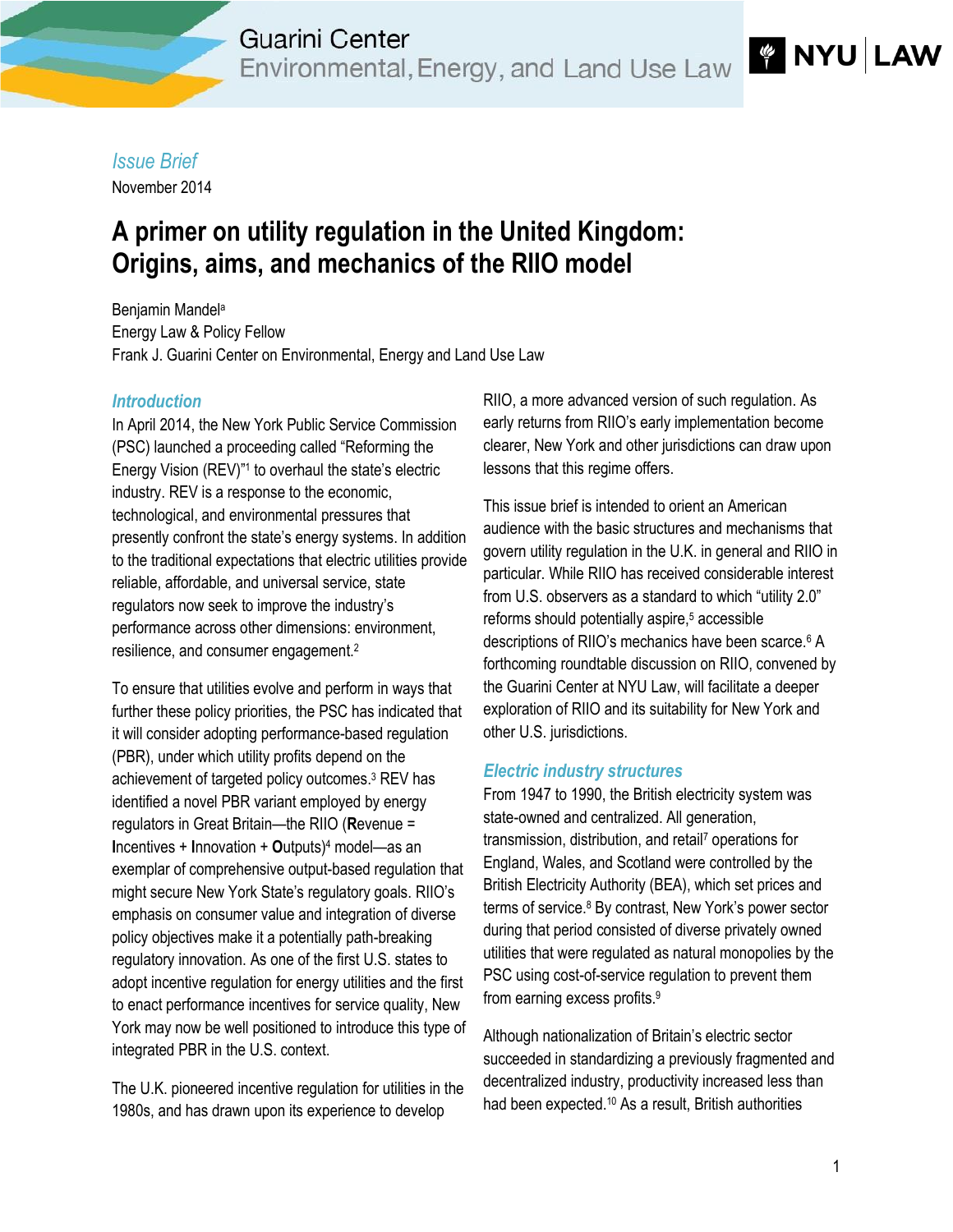turned towards privatization to reap further productivity gains and sold off the state's interests in the electric industry between 1990 and 1995.<sup>11</sup> Thereafter, transmission and distribution (T&D) owners gradually began to divest ownership of generation facilities, at roughly the same time as New York began to encourage its T&D owners to do the same. <sup>12</sup> In both jurisdictions, this unbundling removed barriers to entry in the generation sector, with the goal of harnessing competitive forces to bring down costs and emphasize customer service.<sup>13</sup> The current composition of each U.K. industry segment is detailed below<sup>14</sup>:

**GENERATION |** As of May 2014, there were 436 generating facilities in operation throughout Britain, owned by 69 different companies; the ten largest generating companies operate more than 75% of installed capacity.<sup>15</sup> As of 2013, coal-fired generation accounted for 36% of delivered energy, while natural gas generation supplied 27%, nuclear contributed 19%, and renewable energy sources<sup>16</sup> made up 16%.<sup>17</sup> This sector is fully competitive.

**TRANSMISSION |** High-voltage transmission facilities, which transport electricity over long distances between generators and distribution networks, are operated by National Grid in England and Wales, Scottish Power in the south of Scotland, and Scottish Hydro in the north of Scotland. These are regulated as natural monopolies. National Grid also serves as the *transmission system operator (TSO)*—analogous to an independent system operator (ISO) or regional transmission organization (RTO) in the U.S.—in charge of wholesale market coordination for all of Britain. 18

**DISTRIBUTION |** Local low-voltage distribution to customers is carried out by 14 *distribution network operators (DNOs)*—similar to distribution utilities in the U.S.—, which are owned by six different companies.<sup>19</sup> These are also regulated as natural monopolies.

**RETAIL |** There are currently more than 70 companies licensed as U.K. electricity retailers, which procure and sell electricity conveyed over distribution networks to end-users.<sup>20</sup> Although this segment is fully competitive, it has been dominated by the so-called "Big Six" retailers that received retail franchises during privatization. The

Bix Six have continued their domination even after retail competition was introduced in the late 1990s.<sup>21</sup>

Accordingly, the basic structure of the various components of the British electricity sector are similar to that in New York and other U.S. states that have unbundled generation and retailing from T&D.<sup>22</sup>

#### *Legal landscapes*

While the U.K.'s generation and retail segments have been largely deregulated, they still must comply with certain U.K. laws and regulations. For example, the Department of Energy & Climate Change (DECC) implements U.K. and EU environmental regulations that have potentially significant ramifications for electric generation, retail energy procurement, and retail energy efficiency programs.<sup>23</sup> Wholesale and retail electricity markets in the U.K. remain subject to monitoring, investigation, and enforcement for anti-competitive behavior by the Competition & Markets Authority (formerly the Competition Commission).<sup>24</sup>

Britain's T&D functions remain regulated monopolies subject to an independent regulatory body, the Office of Gas and Electricity Markets (Ofgem), which is funded by annual license fees paid by regulated entities.<sup>25</sup> Ofgem is responsible for setting and enforcing *price controls* equivalent to U.S. rate plans—for T&D operators through the Gas and Electricity Markets Authority (GEMA). GEMA consists of 13 members appointed for terms of at least five years by the Secretary of State at the DECC. The relationship between Ofgem staff and GEMA members parallels that of the Department of Public Service staff and the PSC in New York; GEMA ultimately enacts price controls and any enforcement activities as amendments to utility operating licenses.<sup>26</sup>

#### *Incentive regulation for electric utilities*

While electricity liberalization was aimed at promoting competition, the natural monopoly characteristics of T&D segments posed inherent barriers to competitive entry. This presented regulators with the challenge of keeping private ownership of these assets profitable while preventing monopoly abuses and simulating competitive pressures for efficient performance.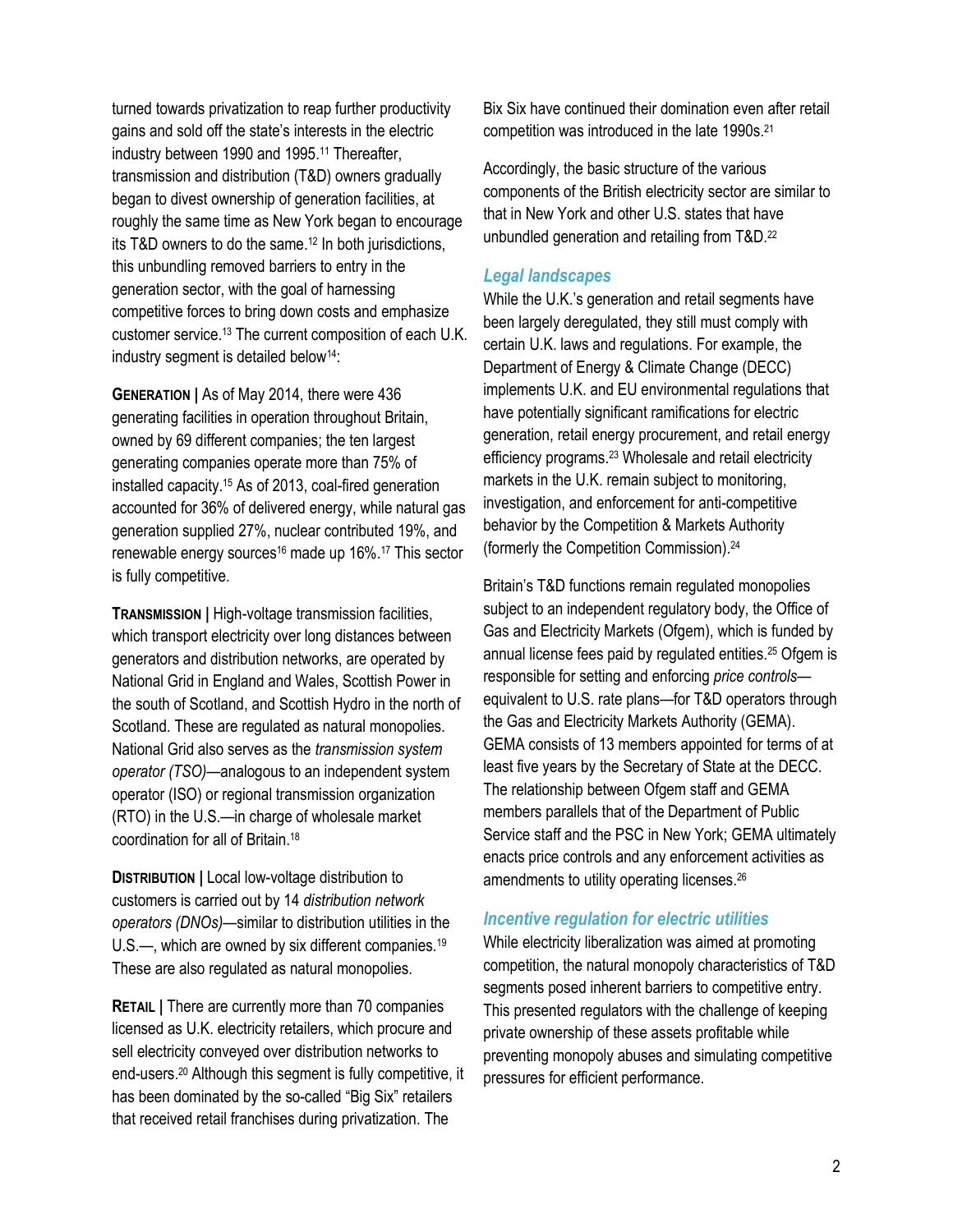To address these potentially opposing goals, British regulators looked abroad, including to the U.S., for insights into the regulation of private utilities. In an influential 1983 report, <sup>27</sup> Stephen Littlechild argued that the American practice of *cost-of-service regulation (COSR)*<sup>28</sup> had failed to protect U.S. ratepayers from monopoly abuses.<sup>29</sup> COSR attempts to restrict monopoly power—and hence utility profits—by periodically setting rates that are designed to cover a utility's operating and finance-related expenses and deliver a reasonable return on its capital assets in the next rate period. COSR rates are determined by projecting a utility's costs in a future "test year" based on its reported past costs. This retrospective approach is problematic because it allows utilities to be compensated at previous levels of expenditure regardless of whether sufficient efforts were made to constrain costs. In addition, COSR is characterized by a short rate period—often three years or less—to reduce *regulatory lag* by more frequently incorporating new information, such as changes in the costs of providing service. However, this brief interval between rate reviews gives utilities only a very small window to appropriate cost reductions before they are passed along to consumers as rate reductions.<sup>30</sup> Together, these features of COSR provide poor incentives for utilities to reduce their costs, to the detriment of ratepayers.

To avoid these pitfalls, Littlechild proposed that British regulators employ *incentive regulation* in order to encourage innovation and low-cost operation. Incentive regulation reflected the prevailing philosophy of the Thatcher government that regulation—if any—should be light-handed, promote competition, and advance primarily economic objectives.<sup>31</sup> Under incentive regulation, regulators set a maximum rate or revenue that a utility can charge or collect, which, as under COSR, aims to cover operating costs and deliver a fair return on capital assets. However, the cap under incentive regulation is based not on past performance but rather the regulators' estimates of what is needed to cover *future* efficient operating costs and deliver a competitive return on the utility's necessary capital, called its *regulatory asset value (RAV)*. Once this cap is in place, the utility is permitted to retain savings from any reductions in cost below those deemed efficient. The

regulatory period is also generally longer under incentive regulation than under COSR, which gives utilities more time to reap the benefits of efficiency improvements and decreases the frequency of arduous regulatory reviews.<sup>32</sup> Though fixed at the outset of a regulatory period, price or revenue caps are accompanied by mechanisms to adjust the cap during the regulatory period based on changes in the rate of inflation, as gauged in the U.K. by the retail price index (RPI), and the rate of productivity growth ("X" factor) for a given sector.33,34

British regulators applied this "RPI-X" formula to regulate newly privatized utilities in the telecommunications, gas, and water industries during the 1980s, and in the electric T&D sectors beginning in 1990. RPI-X regulation was applied to electric utilities in five-year regulatory periods in which Ofgem specified the maximum rates a utility could charge for its services. The RPI-X formula for adjustments to the initial cap was an attempt to spare Ofgem from the need to exercise the sort of extensive regulatory discretion that had come to characterize protracted rate cases in the U.S.

But as Ofgem gained experience with RPI-X, it modified the initial approach. Ofgem expanded the formula to allow for the passthrough of costs beyond a utility's control (e.g., fuel costs) through a "Y" factor, and included *reopeners*<sup>35</sup> that triggered rate reviews to address unforeseen circumstances.<sup>36</sup> Ofgem also put in place targeted performance incentives to achieve desired social and economic outcomes; these are discussed further in the following section. To accommodate the resulting financial rewards and penalties within a unified regulatory mechanism, Ofgem began to set an RPI-X cap on allowed total revenue, rather than on rates, and eventually used RPI-X to regulate rates indirectly by dividing the revenue cap by annual demand forecasts.<sup>37</sup>

#### *Motivations for reform*

In 2008, Ofgem launched an assessment of RPI-X regulation as it approached 20 years in practice. This review, called "RPI-X@20," was effectively a referendum on whether the regime was still "fit for the purpose"<sup>38</sup> of governing an electricity industry that was facing vastly different economic, technological, and policy circumstances than had accompanied the inception of RPI-X.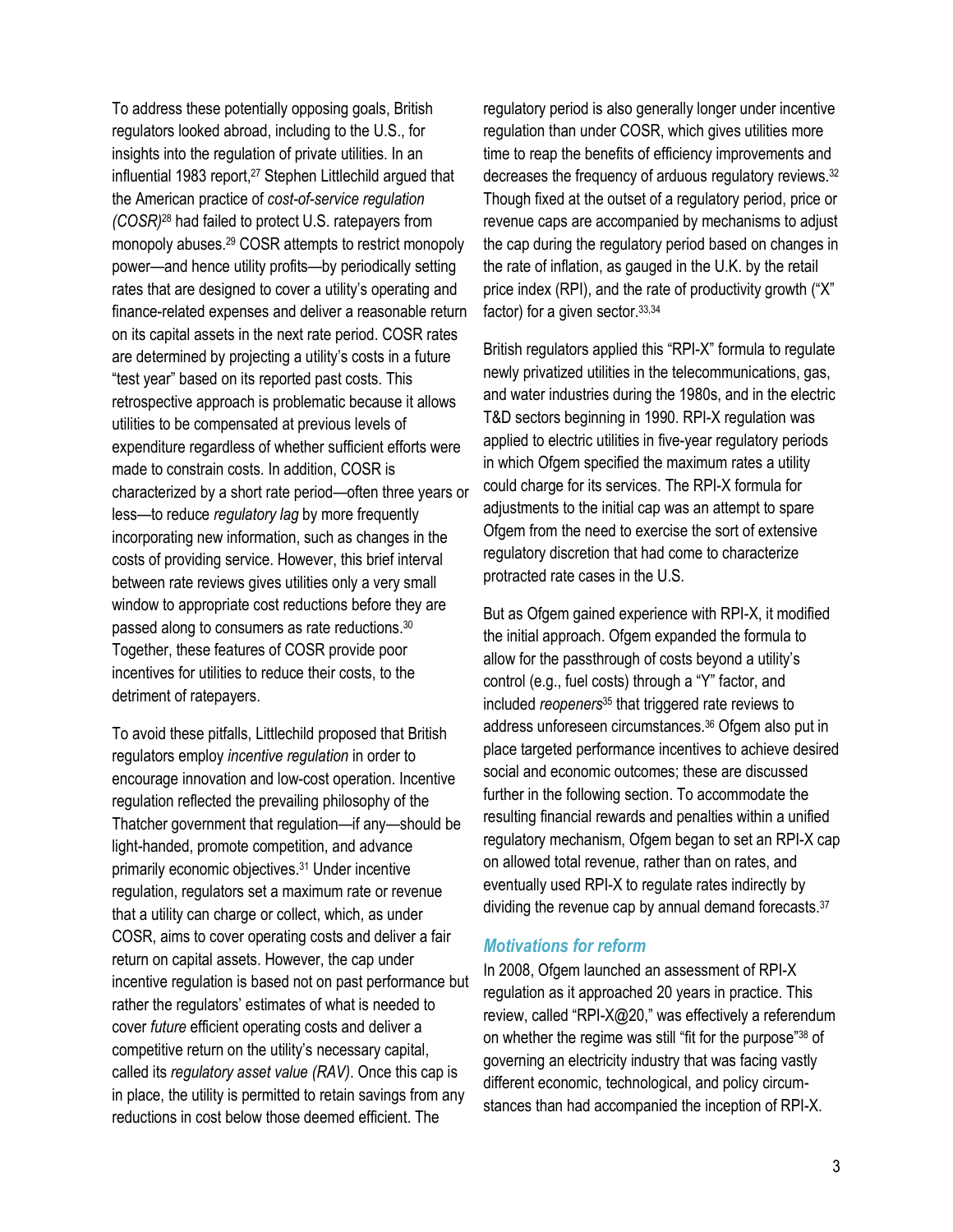Ofgem reported that RPI-X had reduced energy bills and utilities' borrowing costs, while increasing network investment and improving quality of service and operating efficiency.<sup>39</sup> Nonetheless, RPI-X@20 concluded that the time had come to replace RPI-X with a new form of PBR.

One of the main conclusions of the RPI-X@20 review was that its emphasis on operating cost efficiency had led utilities to be risk-averse, loath to innovate, and unduly focused on appeasing regulators rather than satisfying customers.<sup>40</sup> This created an environment in which utilities were not investing sufficiently in needed infrastructure upgrades nor innovating to identify longterm cost savings. For instance, utilities pursued nearterm cost savings by cutting their research, development, and demonstration (RD&D) budgets, because these costs do not drive short-term revenues.<sup>41</sup>

Ofgem concluded that a new approach to regulation was needed in order to foster greater innovation and investment by the industry, particularly in light of new climate policy demands and aging infrastructure. The British government had set ambitious climate commitments in the Climate Change Act 2008, which targeted an 80% reduction in greenhouse gas emissions below 1990 levels by 2050. Ofgem estimated that achieving the government's environmental goals, while making needed network upgrades and keeping energy affordable and reliable, would necessitate £32 billion in utility investments by 2020—an amount roughly twice what the sector had invested in the previous 20 years and nearly 75% of the sector's asset value.<sup>42</sup>

Additionally, while formula-based price controls had been intended to ease the administrative burden of regulation, RPI-X became complicated to administer in practice. Owing to efforts to improve the accuracy of forecasts of the costs of efficient operation—which included commissioning consultant reports, convening academic and stakeholder meetings, and conducting benchmarking analyses—price reviews were taking an average of two years to complete by the end of the RPI-X regime. 43

Finally, Ofgem found that in practice, inflexible preset price controls can have unintended and undesired side effects, such as reductions in service quality as utilities cut costs to increase profits.<sup>44</sup> To plug these "leaks", Ofgem introduced discretionary reward schemes to incentivize adequate performance in dimensions such as service reliability, reduced network energy losses, and greater investment.<sup>45</sup> While these rolling adjustments during the rate period helped fine-tune utility performance under RPI-X, they also served as evidence of the inability of price regulation to address other goals.

For all these reasons, in October 2010, Ofgem announced that it would no longer set its price controls using the RPI-X formula. Describing this shift, Professor Aileen McHarg wrote that "the regulatory system appears to have reached a tipping point where measures to promote goals such as security of supply and decarbonization are no longer just add-ons, but central to the design of regulatory and market systems."<sup>46</sup>

#### *What is RIIO and how does it work?*

The RIIO model, introduced in late 2010 as a product of the RPI-X@20 review process, was intended to achieve sustainable network regulation. <sup>47</sup> RIIO initially denoted "**R**evenue set to deliver strong **I**ncentives, **I**nnovation and **O**utputs,"<sup>48</sup> but has since been simplified to "**R**evenue = **I**ncentives + **I**nnovation + **O**utputs." Unlike RPI-X, RIIO is not a price control system set unilaterally by the regulator; RIIO price controls are the product of negotiated settlements that result in regulatory contracts between Ofgem and regulated utilities.<sup>49</sup>

**REVENUE CAP |** RIIO builds on RPI-X as an incentivedriven approach to delivering efficient performance. As before, the maximum rates a utility can charge in each year of the price control period are determined by dividing a revenue cap by forecasted annual demand. As it had under RPI-X, Ofgem estimates how much revenue would cover necessary expenditures over the subsequent period, based on estimates of efficient operation, and allows a fair return on the RAV. However, under RIIO, this *base revenue*, which comprises most of the revenue cap, is determined using forecasts of efficient total expenditures (*totex*) rather than distinguishing between operating (opex) and capital (capex) costs.<sup>50</sup> This approach balances the goals of reducing costs (both in the near term and over time) and increasing investment, which are often at odds.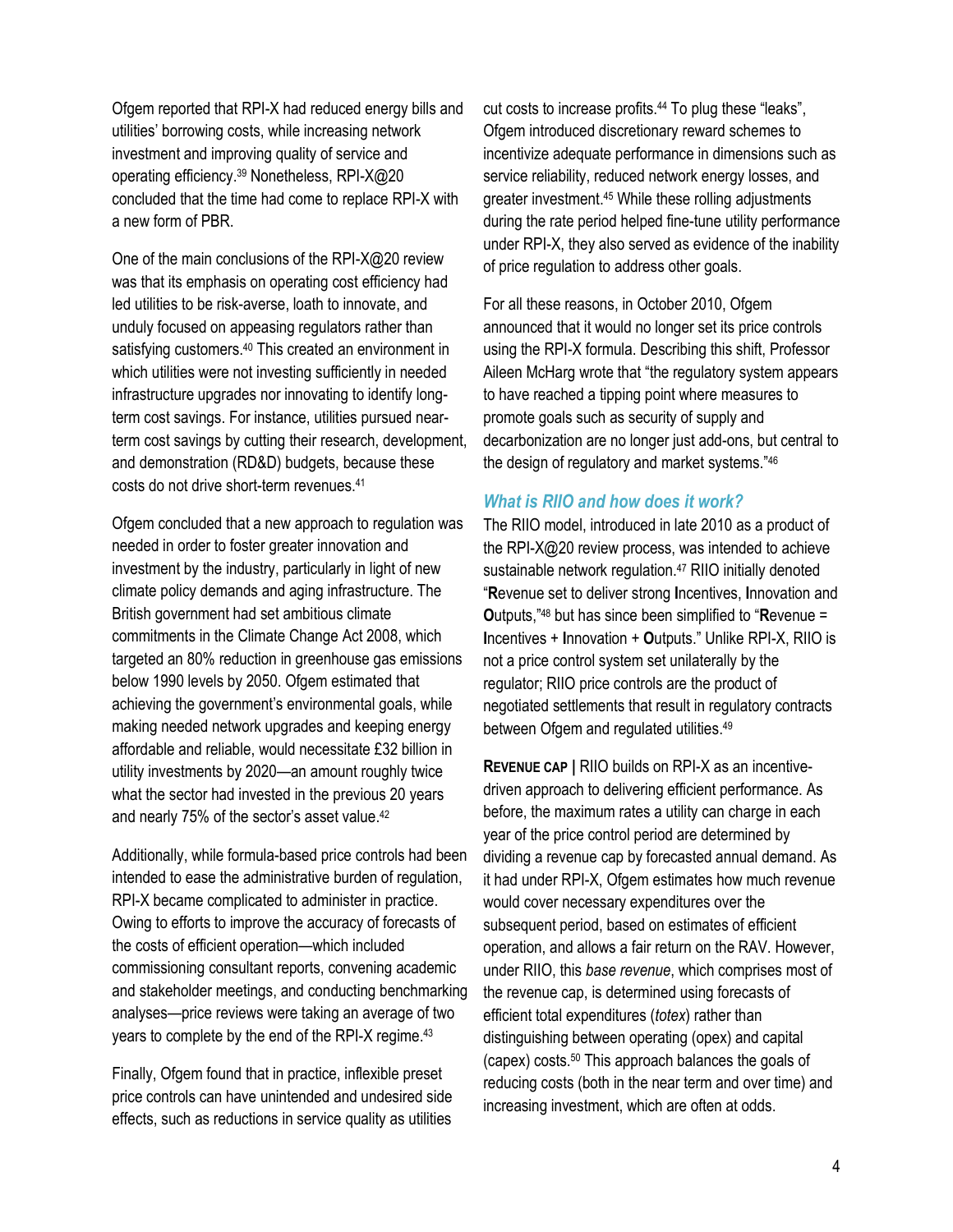**EIGHT-YEAR PRICE CONTROL |** While the five-year price control period of RPI-X was viewed as long relative to the U.S., where rate cases typically occur every three years, RIIO price controls will last eight years. This provides utilities with greater opportunity to retain cost savings without fear of imminent rate adjustment. A longer term also encourages utilities to make investments that have payback periods greater than five years, and thus better aligning investments with long-term network needs.

**PERFORMANCE INCENTIVES |** RIIO base revenue is augmented with targeted financial incentives determined by the quality of performance or outputs delivered.<sup>51</sup> In contrast to RPI-X, in which ad hoc performance incentives were deployed to address issues as they arose, RIIO employs an integrated suite of performance incentives at the outset of the rate period to improve outputs along six dimensions of interest (*customer satisfaction*, *safety*, *reliability*, *conditions for connection*, *environmental impact*, *and social obligations*). These incentives reflect a paradigm shift to extend regulation beyond rates and revenues to include social and environmental performance. Depending on a utility's performance in these areas, it may receive financial rewards or penalties that adjust its base revenue, making it probable that a utility's actual revenue cap will be higher or lower than that allowance. <sup>52</sup> For example, in the first RIIO controls for electric transmission, Ofgem offered trans-mission operators the Environmental Discretionary Reward Scheme, which provides a share of a £4 million annual reward if they jointly facilitate the integration of low-carbon energy to Ofgem's satisfaction.<sup>53</sup> RIIO has also introduced a mid-period review to ensure that targeted outputs remain appropriate over the full term.<sup>54</sup>

**INNOVATION PROVISIONS |** In addition to promoting innovation by establishing reward schemes and giving utilities more time to recover investments, RIIO introduces a profit-sharing arrangement to spread efficiency gains among consumers and utility shareholders and diffuse some of the downside risk associated with attempts at innovation.<sup>55</sup> Moreover, in case the incentive properties of RIIO fail to encourage sufficient innovation, Ofgem has provided a limited-time *innovation stimulus package* that it can deploy at its

discretion outside of the basic revenue cap and performance incentive framework to reward innovations toward a more sustainable energy sector.<sup>56</sup>

**NEGOTIATED SETTLEMENT/BUSINESS PLAN |** The foundation of the RIIO regulatory contract is a utilitydrafted business plan that is based on the elements summarized above and is informed by extensive consultation with environmental groups, consumer advocates, government officials, and third-party service providers. <sup>57</sup> The stakeholder engagement process allows utilities to determine the costs that they will need to incur to meet customer demands and pursue desired outcomes. Accordingly, utilities articulate in their business plans proposals for their base revenue, the various outcomes of interest that they intend to pursue, the metrics they will use to gauge achievement of those outcomes, and the methods they will employ to manage uncertainty over the eight-year price control period. Ofgem can "fast-track" approval of "well justified" business plans, while subjecting less satisfactory plans to greater scrutiny over a 30-month process.<sup>58</sup> This twotrack approach, called "*proportionate regulation*," is how Ofgem hopes to conserve administrative effort during implementation. Once approved, Ofgem incorporates the business plan provisions into proposed modifications to the utilities' operating licenses, subject to utility consent. <sup>59</sup> However, utilities or directly affected third parties<sup>60</sup> can appeal these license amendments to the Competition & Markets Authority, <sup>61</sup> which is charged with promoting competition to benefit consumers. 62

The first round of RIIO price controls for the U.K.'s electric transmission operators as well as gas transmission and distribution operators went into effect in April 2013. Early results of RIIO's first year have begun trickling in, and will be used to inform RIIO price controls for electric distribution operators, which are scheduled to take effect in April 2015.

#### *Acknowledgments*

I am grateful for research assistance by Nina Smith and helpful contributions and review by Alistair Buchanan, Phyllis Kessler, Danielle Spiegel-Feld, Richard Stewart, Chris Watts, Paul Whittaker, and Katrina Wyman.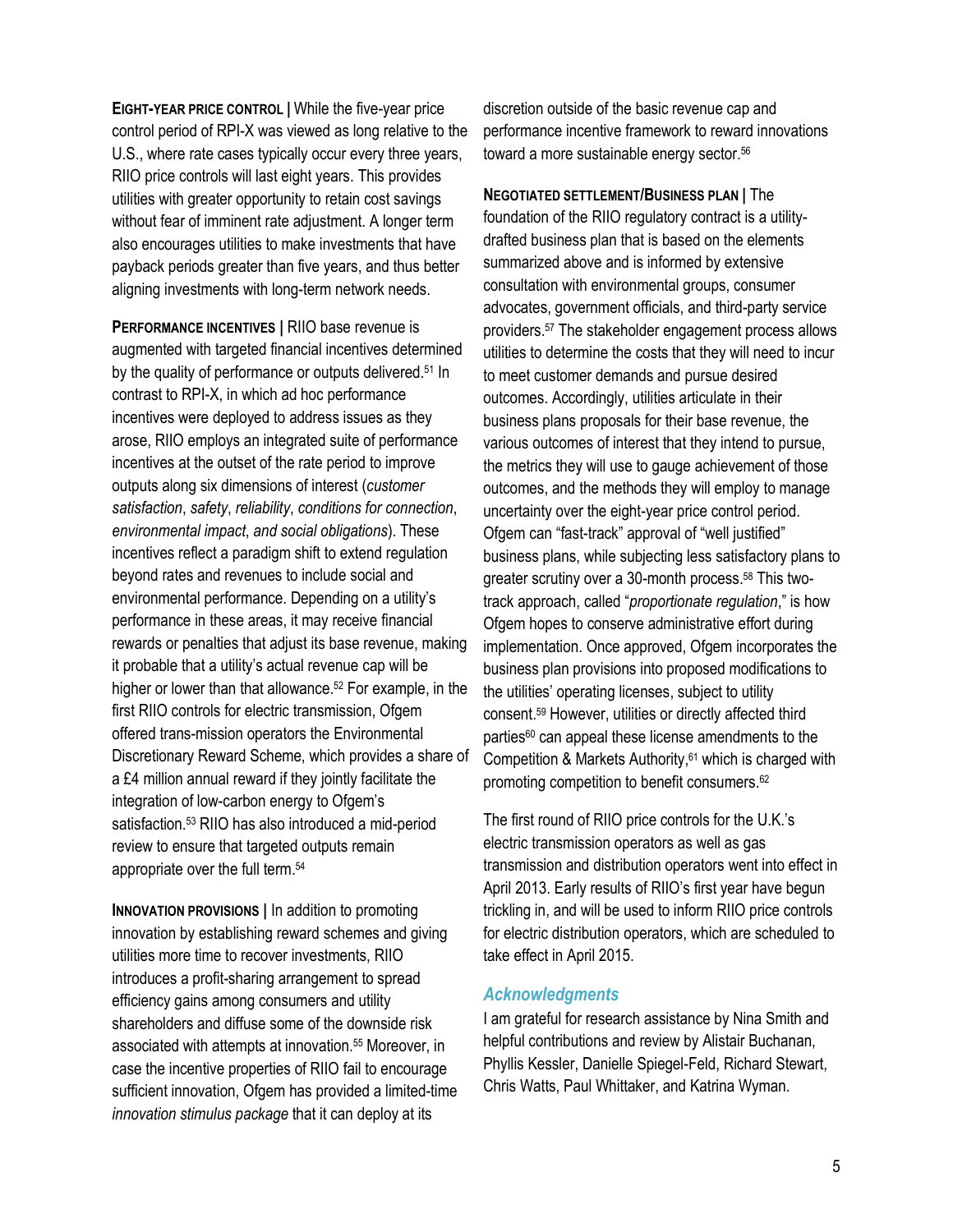$\overline{a}$ 

<sup>1</sup> DPS staff report and proposal, Case 14-M-0101: Proceeding on motion of the Commission in regard to Reforming the Energy Vision (N.Y. Pub. Serv. Comm'n Apr. 24, 2014)

<sup>2</sup> DPS staff straw proposal on Track One issues, Case 14-M-0101: Proceeding on motion of the Commission in regard to Reforming the Energy Vision (N.Y. Pub. Serv. Comm'n Aug. 22, 2014)

<sup>3</sup> DPS staff report and proposal (N.Y. Pub. Serv. Comm'n Apr. 24, 2014) at 46

<sup>4</sup> Office of Gas and Electricity Markets (U.K.) (Ofgem), *RIIO: A new way to regulate energy networks. Final decision.* (2010a)

<sup>5</sup> See, e.g., Sonia Aggarwal & Edward Burgess, *Performance-based models to address utility challenges*, 27 ELECTR. J. (2014); GE Digital Energy & Analysis Group, *Results-based regulation* (2013); and Ronald L. Lehr, *New utility business models: Utility and regulatory models for the modern era*, 26 ELECTR. J. (2013).

<sup>6</sup> Peter Fox-Penner, Dan Harris & Serena Hesmondhalgh, *A trip to RIIO in your future?*, 151 PUB. UTIL. FORT. (2013) provides a helpful, if technical, overview of RIIO mechanics.

<sup>7</sup> Energy retailers are often referred to as "suppliers" in the U.K.

<sup>8</sup> John Chesshire, *U.K. electricity supply under public ownership*, *in*  THE BRITISH ELECTRICITY EXPERIMENT—PRIVATIZATION: THE RECORD, THE ISSUES, THE LESSONS (John Surrey ed. 1996)

<sup>9</sup> See Robert L. Bradley Jr., *Origins of political electricity: Market failure or political opportunism?*, 17 ENERGY L.J. (1996) for a detailed description of early state utility regulation in the United States.

<sup>10</sup> Tooraj Jamasb & Michael Pollitt, *Incentive regulation of electricity distribution networks: Lessons of experience from Britain*, 35 ENERGY POL. (2007) at 6165

<sup>11</sup> Working Lives Research Institute, *Liberalisation, privatisation and regulation in the UK electricity sector*, in Privatisation of public services and the impact on quality, employment and productivity (PIQUE) (2006)

<sup>12</sup> Competitive opportunities regarding the electric industry, Case No. 94-E-0952, 1996 WL 297402 (N.Y. Pub. Serv. Comm'n May 3, 1996) (Memorandum and resolution)

#### <sup>13</sup> Jamasb & Pollitt (2007) at 6166

<sup>14</sup> As of 2008, approximately 28% of final electricity costs in the U.K. come from network services and approximately 72% from generating and retailing. Michael G. Pollitt, *The future of electricity (and gas) regulation in a low-carbon policy world*, Special Issue - The Future of Electricity: Papers in Honor of David Newbery ENERGY J. (2008) at 70

<sup>15</sup> Department of Energy & Climate Change (DECC), *Digest of United Kingdom Energy Statistics (DUKES) 2014*, Chapter 5.10 (Power stations in the United Kingdom, May 2014). Available at:

[https://www.gov.uk/government/uploads/system/uploads/attachment\\_](https://www.gov.uk/government/uploads/system/uploads/attachment_data/file/337677/dukes5_10.xls) [data/file/337677/dukes5\\_10.xls](https://www.gov.uk/government/uploads/system/uploads/attachment_data/file/337677/dukes5_10.xls) (accessed 10/23/14)

<sup>16</sup> Includes thermal and non-thermal wind and solar production as well as natural-flow and pumped-storage hydroelectric power.

<sup>17</sup> DECC, *DUKES 2014*, Chapter 5.5 (Electricity fuel use, generation and supply). Available at:

[https://www.gov.uk/government/uploads/system/uploads/attachment\\_](https://www.gov.uk/government/uploads/system/uploads/attachment_data/file/337657/dukes5_5.xls) [data/file/337657/dukes5\\_5.xls](https://www.gov.uk/government/uploads/system/uploads/attachment_data/file/337657/dukes5_5.xls) (accessed 10/29/14)

18 Ofgem, "The energy network: how it works for you." Available at: [www.ofgem.gov.uk/energy-networks](http://www.ofgem.gov.uk/energy-networks) (accessed 10/29/14)

<sup>19</sup> Ofgem, "The GB electricity distribution network." Available at: [https://www.ofgem.gov.uk/electricity/distribution-networks/gb](https://www.ofgem.gov.uk/electricity/distribution-networks/gb-electricity-distribution-network)[electricity-distribution-network](https://www.ofgem.gov.uk/electricity/distribution-networks/gb-electricity-distribution-network) (accessed 10/29/14)

<sup>20</sup> Ofgem, "All electricity licensees – registered or service addresses." Available at: [https://www.ofgem.gov.uk/ofgem-](https://www.ofgem.gov.uk/ofgem-publications/90728/externalelectricitylist10101014.pdf)

[publications/90728/externalelectricitylist10101014.pdf](https://www.ofgem.gov.uk/ofgem-publications/90728/externalelectricitylist10101014.pdf) (accessed 10/23/14)

<sup>21</sup> Office of Gas and Electricity Markets (U.K.) (Ofgem), *Energy supply probe – Initial findings report* (2008) at 18

<sup>22</sup> Note, however, that several British holding companies have subsidiaries that operate across multiple market segments (e.g., generation and retail), in which case these activities are "functionally" unbundled by ring-fencing their respective assets. See Jamasb & Pollitt (2007) at 6166

 $23$  See, e.g., a recent DECC press release on EU resolution to slash greenhouse gas emissions by at least 40% by 2030, en route to 80% reductions by 2050. Available at:

[https://www.gov.uk/government/news/eu-agrees-historic-deal-to](https://www.gov.uk/government/news/eu-agrees-historic-deal-to-tackle-climate-change)[tackle-climate-change](https://www.gov.uk/government/news/eu-agrees-historic-deal-to-tackle-climate-change) (accessed 11/4/14)

<sup>24</sup> Note that the wholesale market coordination function is fulfilled by the National Grid plc in its role as TSO, and that National Grid is overseen by Ofgem for its other transmission activities.

<sup>25</sup> Ofgem, "Who we are." Available at:

<https://www.ofgem.gov.uk/about-us/who-we-are> (accessed 11/3/14)

<sup>26</sup> Aileen McHarg, *Evolution and revolution in British energy network regulation: From RPI-X to RIIO*, *in* ENERGY NETWORKS AND THE LAW: INNOVATIVE SOLUTIONS IN CHANGING MARKETS (Martha M. Roggenkamp, et al. eds., 2012) at 316

<sup>27</sup> Stephen C. Littlechild, *Regulation of British telecommunications' profitability: Report to the Secretary of State*, Department of Industry (1983). *Available at*

http://books.google.com/books?id=BMIsPAAACAAJ

<sup>28</sup> Also called *rate-of-return regulation*

<sup>29</sup> See Paul L. Joskow, *Incentive regulation in theory and practice: Electricity distribution and transmission networks, in ECONOMIC* REGULATION AND ITS REFORM: WHAT HAVE WE LEARNED? (Nancy L. Rose ed. 2014) for a comprehensive assessment of cost-of-service regulation for electric utilities in the U.S.

<sup>30</sup> See, e.g., Paul L. Joskow & Richard Schmalensee, *Incentive regulation for electric utilities*, 4 YALE J. ON REGUL. (1986) at 32 for a discussion of this "institutionalized regulatory lag"

<sup>31</sup> McHarg (2012) at 315

<sup>32</sup> McHarg (2012) at 317

<sup>33</sup> Specifically, rates or revenues are allowed to grow by the difference between the rate of inflation and the X factor; the X factor should reflect the extent to which a regulated industry can increase its productivity more rapidly, but faces input prices that grow less rapidly, than other sectors. Jeffrey I. Bernstein & David E. M. Sappington, *How to determine the X in RPI-X regulation: a user's guide*, 24 TELECOMMUNICATIONS POLICY (2000) at 64

<sup>34</sup> Adjusting for inflation means that prices should decrease in real terms by the amount of X. Michael A. Crew & Paul R. Kleindorfer, *Incentive regulation in the United Kingdom and the United States: Some lessons*, 9 J. REGUL. ECON. (1996) at 212

<sup>35</sup> A reopener is an adjustment mechanism with a prespecified trigger that can initiate an early price review. See, e.g., Fox-Penner, Harris & Hesmondhalgh (2013) at 63

<sup>36</sup> McHarg (2012) at 317

<sup>38</sup> Alistair Buchanan, *Is RPI-X still fit for purpose after 20 years?* Beesley Lecture (2008). Available at:

<sup>a</sup> [benjamin.mandel@nyu.edu,](mailto:benjamin.mandel@nyu.edu) (212) 992-6197

<sup>37</sup> Jamasb & Pollitt (2007) at 6171